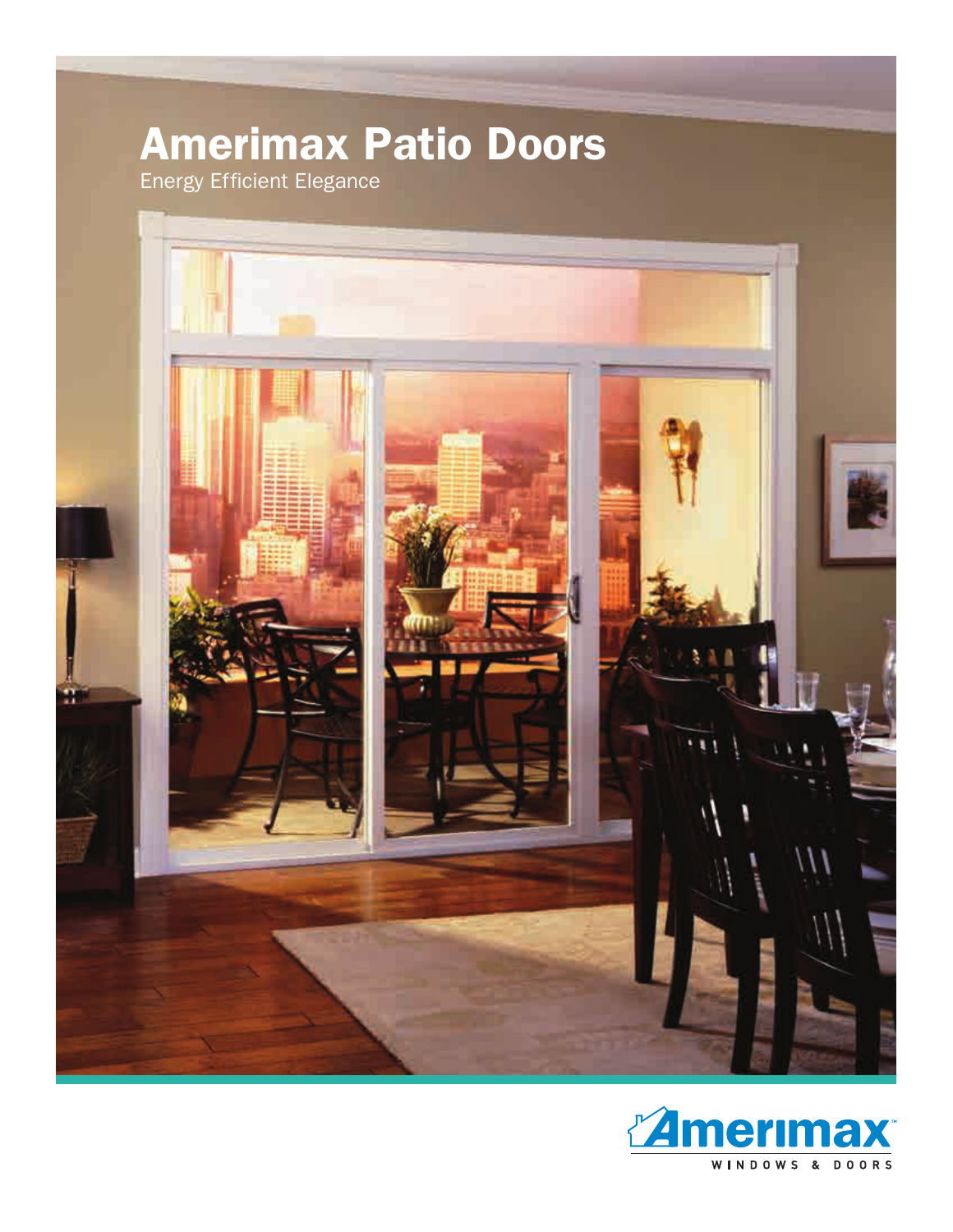

# New Horizon Patio Doors

Transform your home with the versatile and elegant designs of the New Horizon Patio Door.

Available in a variety of configurations including 2-panel, 3-panel and 4-panel, and optional overhead transoms, this series will complement any home while offering you unparalleled choices.





Steel reinforcement in the vertical sash rails and interlocking meeting rail provides excellent structural ratings, weather tightness and forced entry resistance.



Pet Door Available for New Horizons Patio Doors Only.



- **1** Fusion welded frame and sash construction insures structural integrity with long-term beauty and durability.
- 1 **1 2** Stainless steel tandem rollers with sealed stainless steel ball bearings offer reduced friction and wear to glide effortlessly on the aluminum raised monorail track with stainless steel cap.
	- Durable anodized aluminum threshold resists wear from traffic **3** and the elements.
	- 4 Specially designed raised Monorail Screen Track provides smooth screen operation.
	- Multi-chambered rigid vinyl extrusions provide strong framework **5** with elegance and durability.

| <b>New Horizon</b><br><b>Patio Door</b> |           | <b>Ameriglass AG3</b>                          |             | LoE2                                            |             |
|-----------------------------------------|-----------|------------------------------------------------|-------------|-------------------------------------------------|-------------|
|                                         |           | AG3, No Grids, Argon<br><b>TrueWARM Spacer</b> |             | LoE2, No Grids, Argon<br><b>TrueWARM Spacer</b> |             |
|                                         | DP Rating | U-Value                                        | <b>SHGC</b> | U-Value                                         | <b>SHGC</b> |
| New Horizon 5500                        | $R-PG45$  | 0.28                                           | 0.22        | 0.28                                            | 0.30        |



The performance data is overall door unit & not glass only. It is accurate as of January 2014. For the most up to date test performance information, visit nfrc.org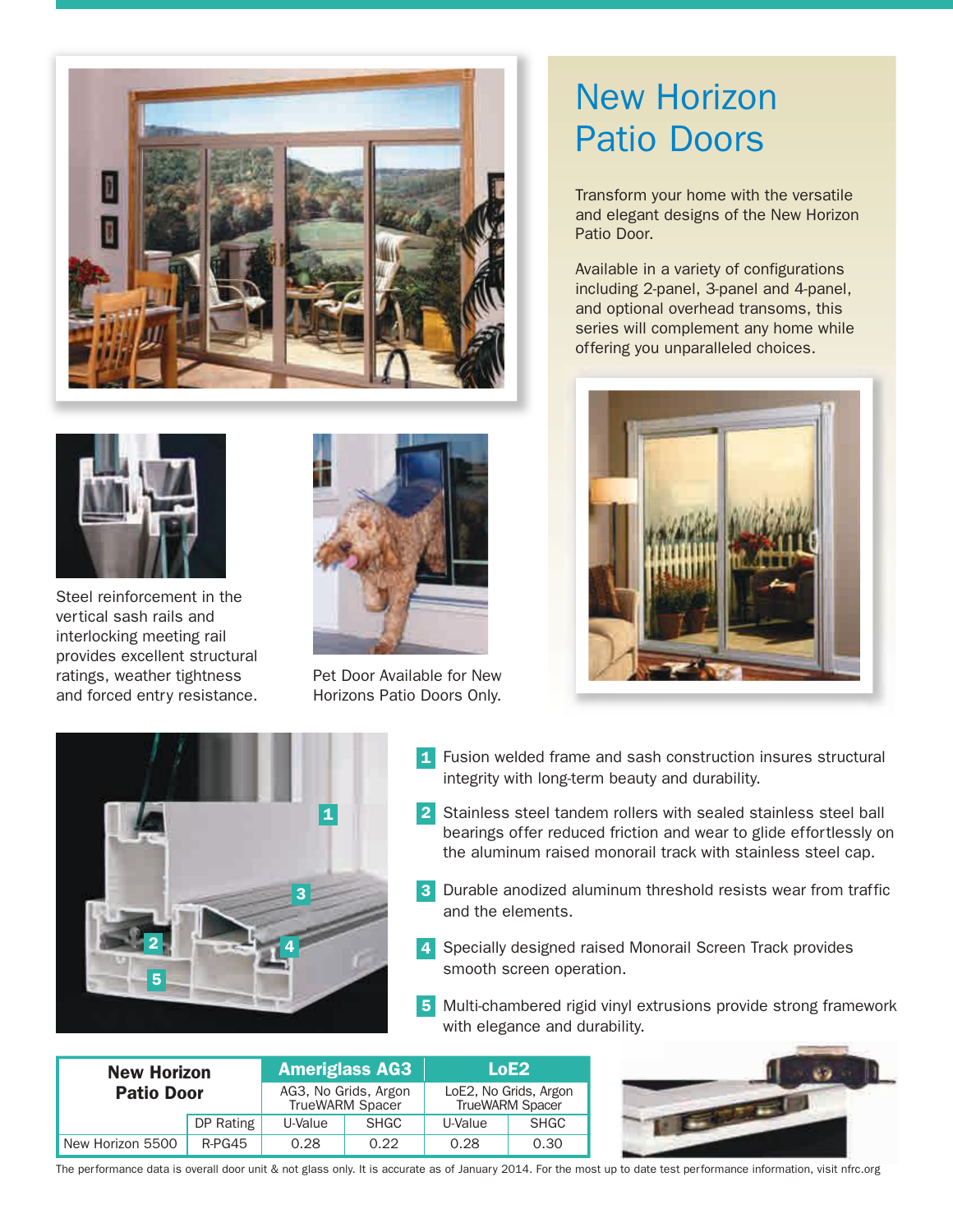



**1**

**2**

**3**

**4**

Ameriglass™ AG3 Low Emissivity glass is coated with a microscopic 12 layer patented formula with three layers of Silver. The ultimate balance of energy savings, solar control and high visibility.



#### **3 Naturally Clean Glass — Let Nature do the Work**

A Titanium Dioxide layer reacts with sun to decompose organic materials on the glass. A Silicon Dioxide layer creates an ultra smooth surface and Hydrophilic action to disperse water evenly or "sheet off ".



## **Argon Gas Fill**

**2**

Non-toxic, odorless and invisible Argon gas fill enhances the overall energy efficiency and can increase Total Window U Value performance by as much as 12% vs. traditional air fill.





### **True Warm Spacer System**

Thermally non-conductive structural foam spacer creates the ultimate in energy saving performance and long-term durability.

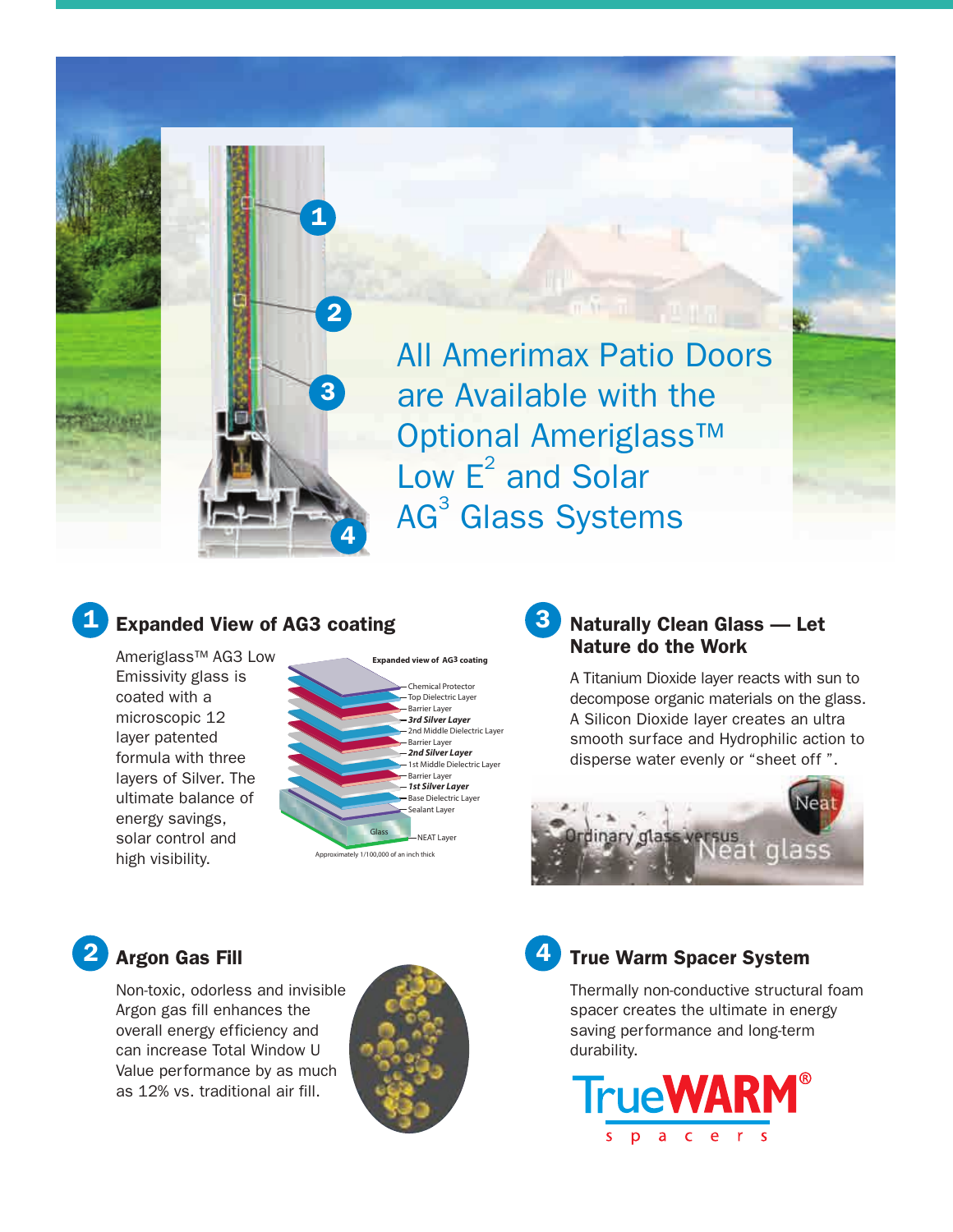# Customize Your Patio Door



### **UltraView HD Screens from Amerimax are like adding High Definition to your windows.**

- **•** Clearly a better view
- **•** Better breezes too
- **•** Easy to care for and clean by design
- **•** Strong and built to last





### **Amerimax High Quality Pet Door Systems**

- **•** Efficiency and Protection: Double flaps, nylon pile weather stripping, multiple alnico magnets for increased energy efficiency and safeguard against wind, insect intrusion, and unwanted animals
- **•** Safety and Security
- Quality: Extruded frames will not fade, crack, break, or rust
- Only available on New Horizon Door System

#### **Top Hung Screen**

- **•** Durable extruded screen door in a securely mounted system
- **•** Unique head track and roller bar design for smooth, quite operation
- **•** Virtually eliminates threat of dirt in track that can cause frustrating jams or complete derailment
- **•** Screen door can be removed without detaching the head track
- **•** Adjustable to fit the door opening